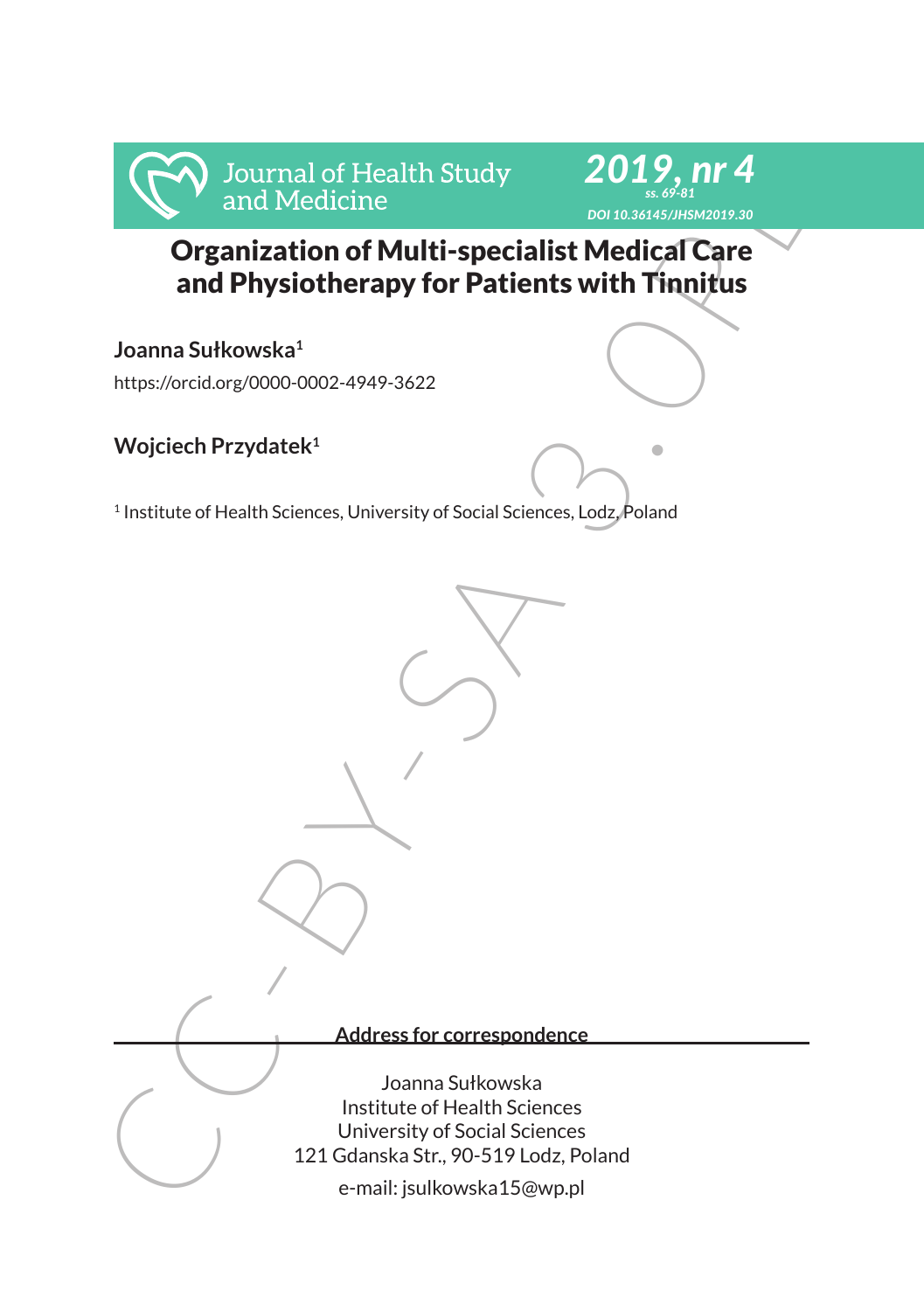#### **Abstract**

Austract<br>
Timitus is a medical problem for MD and Health Specialists like: orbthinolayinsts, new<br>
colorists, personologists, dentists, internists, cardiologists, nephrologists, person<br>
chatrists, psychologists and physioth *Tinnitus is a medical problem for MD and Health Specialists like: otorhinolaryngologists, neurologists, dentists, internists, cardiologists, nephrologists, psychiatrists, psychologists and physiotherapists. Symptoms of tinnitus significantly worsen patients' quality of life. Organization of treatment and treatment raise many challenges. No universally accepted therapeutic method has been developed for patients suffering from tinnitus. The variety of methods could be taken into account. It is also important to look for effective organizational solutions that allow for efficient care of these patients. The effectiveness of the mentioned diagnostic and therapeutic methods is diverse and is a challenge for health care organizations. Patients who have tinnitus are most often older people struggling with concomitant diseases. The interdisciplinary approach is the key to successful treatment of this ailment, and its multifactorial etiology indicates the need for combined treatment, which should take place in centers offering the possibility of consultation, diagnosis and therapy in the field of various medical specialties.*

*Key words: organization of tinnitus treatment, tinnitus, therapy*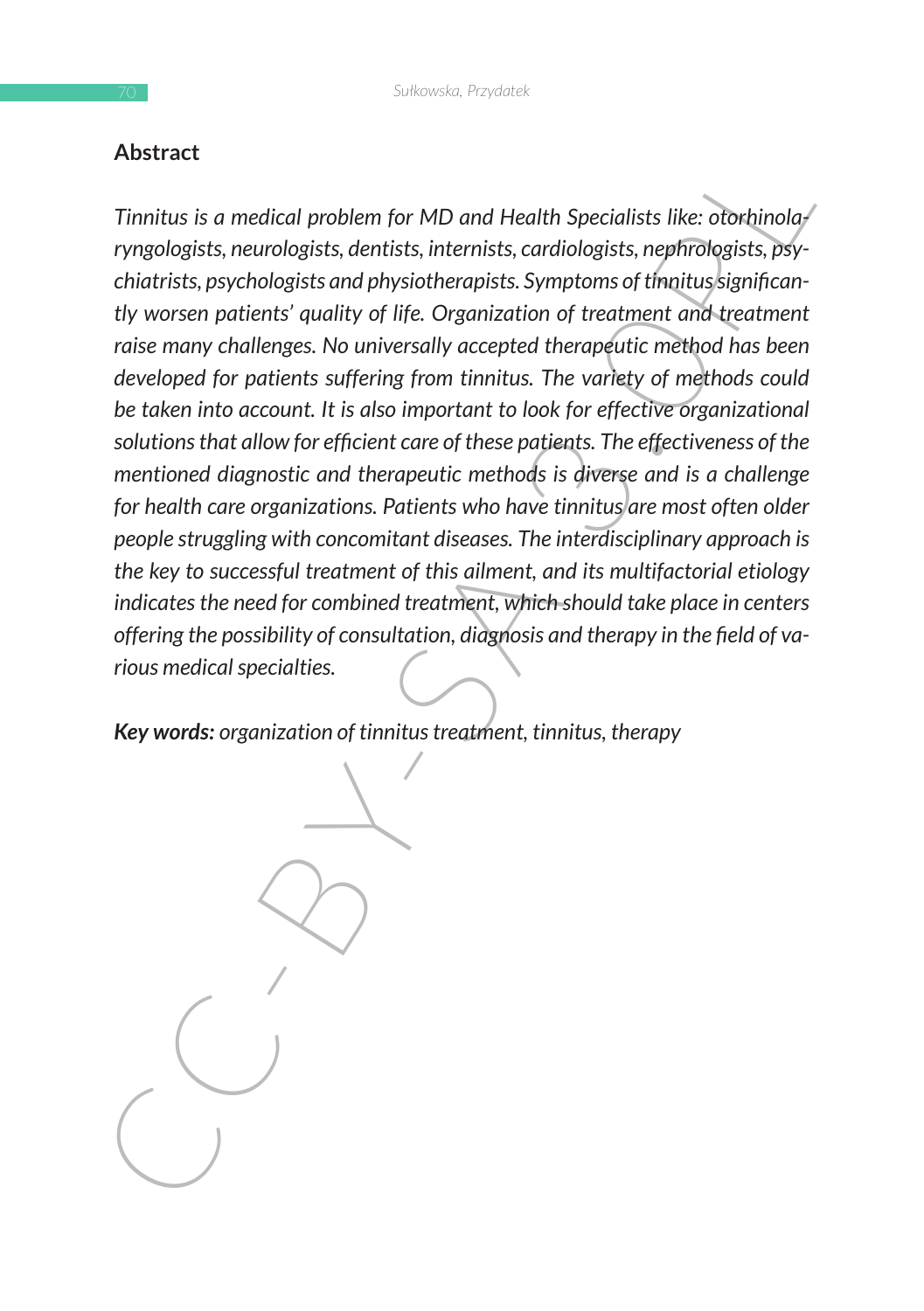*And if I hear what I hear It's just tinnitus Blank noise* Kazimierz Wierzyński, "I hear time" [1]

#### **Introduction**

And it paramout meat<br>
It's just timitus<br>
It's just timitus<br>
Evaluations<br>
It's just timitus<br>
Evaluations<br>
It is just timitus<br>
Evaluations of many medical specialties. Their prevalence, symptoms that si-<br>
gained and the divi Tinnitus (tinnitus auris) is a great diagnostic and therapeutic problem for doctors of many medical specialties. Their prevalence, symptoms that significantly worsen patients' quality of life, cause anxiety, cause insomnia, as well as difficulties in achieving therapeutic success, require an interdisciplinary approach involving the cooperation of doctors of many specialties: otorhinolaryngologists, neurologists, dentists, internists, cardiologists, nephrologists, psychiatrists, psychologists and physiotherapists. Leading patients in coordinated care, involving the cooperation of many specialists, results from a holistic approach to patients and is the only right way to achieve success, which is to improve the quality of life and functioning of patients [2]. This is a huge challenge for the healthcare system with extremely important interaction between medical science and practice. An example of such action is the foundation supporting the development of research on the treatment of tinnitus – Tinnitus Research Initiative, whose mission is to support scientists in interdisciplinary research and to educate and develop clinicians in the field of diagnosis and treatment. To date, no universally accepted algorithm for diagnostic and therapeutic management has been developed for patients suffering from tinnitus. It is also important to look for effective organizational solutions that allow for efficient care of these patients.

## **Literature Review**

Tinnitus as a condition that worsens the quality of life has been known for centuries. The first notes about the treatment of tinnitus appeared in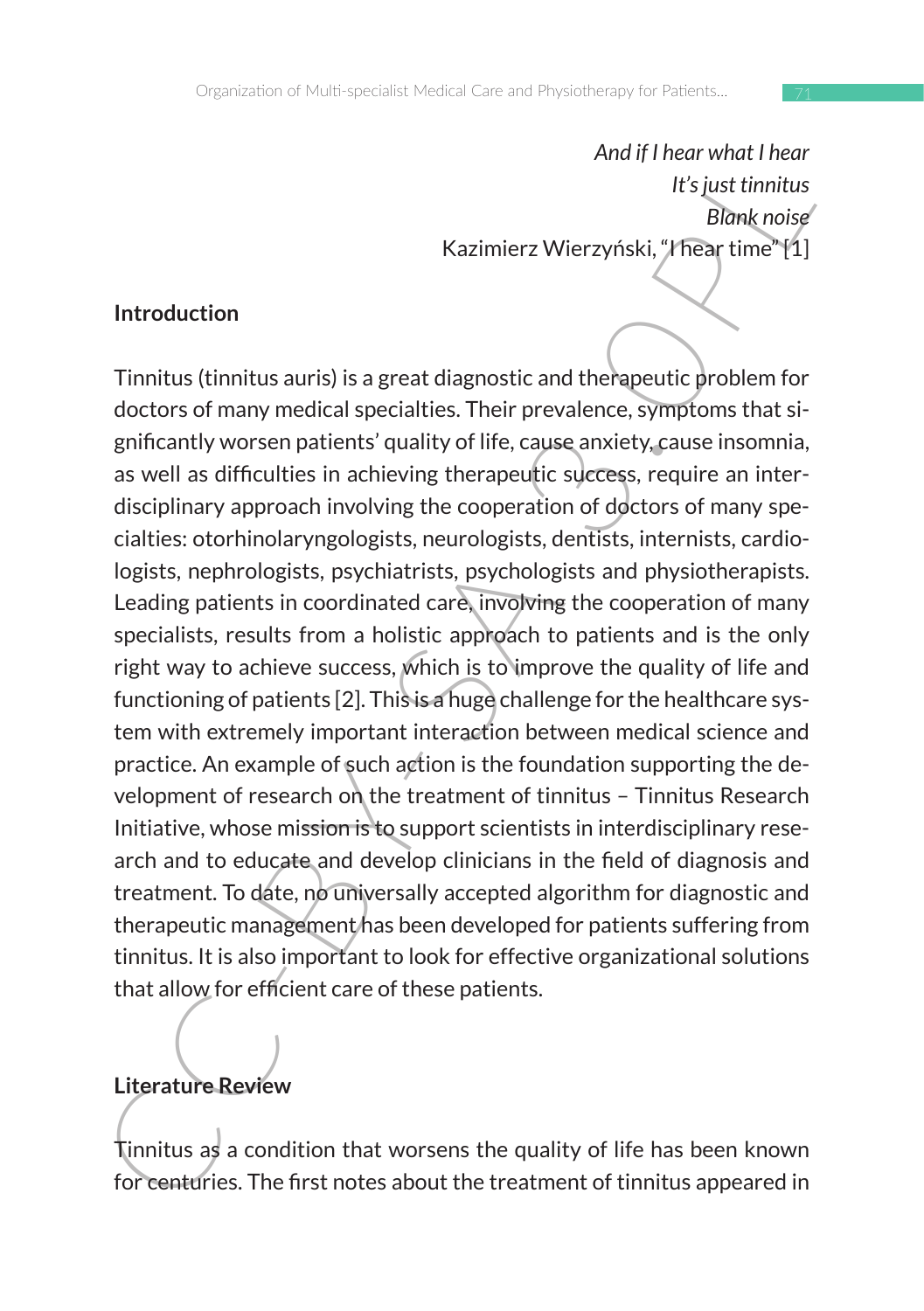Ancient Egypt. In the Ebers papyrus from 1550 B.C.E. there is a mention of "tinnitus singing, whispered and spoken". More than 20 ways to treat tinnitus come from Babylon. Numerous reports on its occurrence and treatment can be found in manuscripts from Persia, India, ancient Greece and Rome. A broad chapter on this ailment is contained in Du Verney's first otology textbook published in 1683, "Traite de L'organ de L'ouie". Famous people suffering from tinnitus included: German religious reformer Martin Luther, writer Jean-Jacques Rousseau, composer of the European anthem Ludvig van Beethoven, actress and singer Barbara Streisand, Rossalyn Carter, wife of former US president who was treated by P.J. Jastreboff using the TRT method, Zbigniew Hołdys, Jan Borysewicz, and English rock guitarist Pete Townshend, Chris Martin, leader of the British rock band Coldplay [3].

Auther the point in the ebers paryly as from 1.350 b.c. t. there is a mention<br>of , thinkits singing, whispered and spoken". More than 20 ways to treat<br>tinnitius come from Babylon. Numerous reports on its occurrence and<br>tra Tinnitus is defined as sound sensations appearing in one or both ears at the same time, in the absence of an acoustic stimulus in the environment that would generate sound. This ailment can be divided into two main groups: subjective and objective. Objective tinnitus: vascular and mechanical, are diagnosed less often. They are caused by vascular pathologies, arteriovenous fistulas, haemangiomas, intracranial glomeruli, intraocular muscle spasms, soft palate, trumpetopharynx, sphincter muscle [4]. Subjective tinnitus is only heard by the patient. It is estimated that in Poland the occurrence of this ailment affects 5-10% of patients, and among people over 75 this percentage increases to 30% of patients [5]. The incidence of tinnitus in children with good hearing reported in the literature ranges from 13% to 37.7% [6]. Due to the incidence of complaints, the International Week of Tinnitus Knowledge Week was established, which falls on February 5-11 [7]. Its cause may be in different parts of the hearing organ. It can be conductive, caused by diseases of the outer or middle ear. Sensory and nervous ones have a different etiology. There are 4 types of noise depending on the location of damage in the inner ear  $\mathcal{U}$  – in external hair cells, II – in internal hair cells, III – irregularities in the signal from internal hair cells to the auditory nerve fibers, IV – arising in extra-neural structures of the cochlear duct) [8]. A large percentage of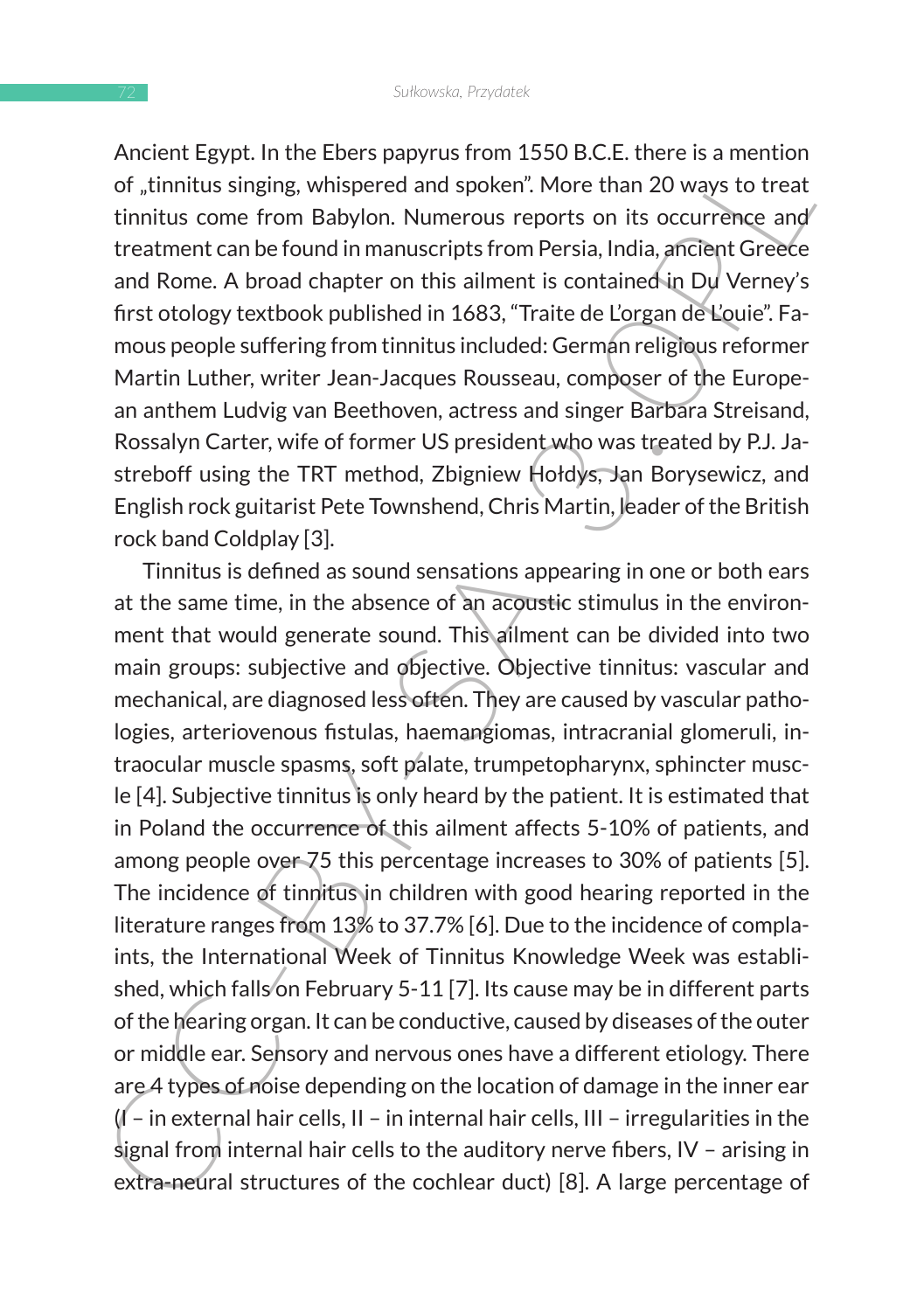causes are of central origin, and chronic exposure to noise generates this disease in 50% of patients. They can also be the result of ototoxic drugs, the aging process or chronic systemic diseases (diabetes, hypertension, lipid disorders, kidney diseases). Tinnitus can also be a consequence of head injury, as well as degenerative changes of the spine, mainly its cervical segment [9]. Paweł J. Jastreboff, neuroscientist, professor at the Department of Otolaryngology, Emory University School of Medicine, creator of the first Center for Tinnitus Rehabilitation and Auditory Hypersensitivity and TRT (Tinnitus Retraining Therapy) established in the USA, defined multifactorial etiology of tinnitus as arising in all sections of the auditory pathway, centers of the central nervous system, including subcortical centers, cerebral cortex, limbic and autohomic system [10]. Symptoms that accompany tinnitus are: hearing impairment, feeling of fullness in the ear, balance disorder, dizziness, headache, anxiety, depressed mood, difficulty falling asleep, insomnia.

Lausse are to tentrar origin, and nirronic exposure to toose generates times<br>disease in 50% of patients. They can also be the result of ototxic drugs,<br>the aging process or chronic systemic diseases) (diabetes, hypertension Tinnitus is described by patients as reminiscent of the sound of the waves of the sea or wind, playing crickets, but also penetrating clicks or squeaks [11]. The diverse etiology of tinnitus obliges doctors of various specialties to thorough diagnostic procedures of a multidisciplinary nature. Research in the field of ENT is particularly important, including a comprehensive medical history, full otolaryngological examination with otoscopy complemented by comprehensive audiological diagnostics: threshold and threshold threshold audiometry (SISI recruitment test), impedance audiometry, verbal audiometry, auditory brainstem evoked potentials (ABR), measurements of sound emission (TEOAE, DPOAE and SOAE), subjective assessment of tinnitus loudness. It is also advisable to perform nystagmographic tests (ENG and VNG) [12]. After diagnostics of the scope of otorhinolaryngology, patients undergo imaging tests: computed tomography of the head, magnetic resonance imaging of the head and bridge-cerebellar angles, review and functional x-ray of the cervical spine, Doppler ultrasound of the cervical vessels and numerous laboratory tests, including: morphology with smear, full lipidogram, glucose level, hormonal tests [13].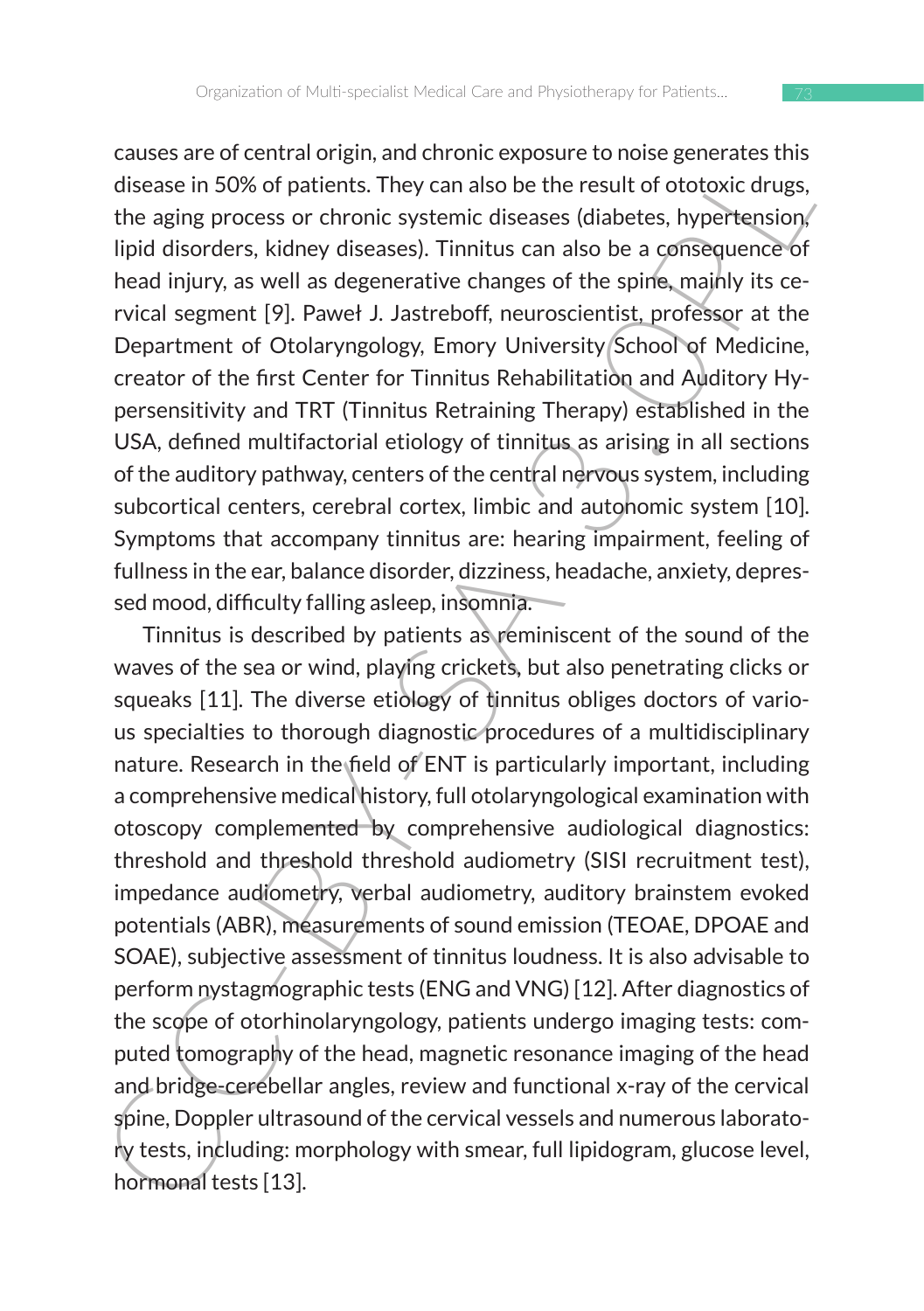To date, no universally accepted therapeutic path has been developed for patients suffering from tinnitus. Pharmacological, surgical, acupuncture, diet and spa treatments, psychotherapy, music therapy, electrostimulation, hyperbaric oxygen chambers, laser therapy, noise masking with the use of Tinnitus Masker devices, hypnosis and physical therapy are used [14].

io due, no unverslay accepted unerapetitic partnas been revenibled<br>for patients suffering from timitius. Pharmacological, surgical, acupuncture, diet and spa treatments, psychotherapy, music therapy, electrostif<br>which in t In pharmacological therapy of acute (lasting up to 3 months) and chronic (lasting over 1 year) tinnitus, drugs from various therapeutic groups are used: betahistine [15], vasodilators, improving brain metabolism, vitamins, sedatives, topical anesthetics, hypnotics, steroids, melatonin, homeopathic remedies [16]. Acamprosate, a homotaurin derivative with GABAergic properties, has also been found to be effective in reducing abstinence symptoms in patients with alcohol dependence [17]. In surgical therapy, vascular decompression of the vestibulocochlear nerve, or removal of neuroma VIII, otosclerosis, tympanosclerosis, and treatments for chronic otitis media are used [18]. Dietitians recommend a low-fat diet with a reduced supply of sodium chloride with the recommendation of limiting strong tea, coffee, cigarettes and alcohol. The electrostimulation group of the hearing organ is another therapeutic method [19]. The best results are obtained by therapeutic management based on neurophysiological theory of tinnitus treatment by Jastreboff's TRT habituation method. The patient learns to live with tinnitus by minimizing its negative impact on the quality of life. Another method is psychological therapy involving learning to deal with your own problems and understanding your body [20]. Numerous studies have confirmed that chronic tinnitus can lead to disturbances in the emotional and functional sphere of patients [21]. Neuromonics, or acoustic desensitization, is a similar method. This concept of therapy was developed by Dr. Paul Davis from Australia. Neuromonics uses therapy specially prepared in terms of amplitude and tempo with music filtered to higher frequencies (above 10,000 Hz). The recordings are intended for listening in headphones for 2 to 4 hours a day, for a period of not shorter than 6 months [22]. Music therapy including a block of sound therapy exercises focuses on ple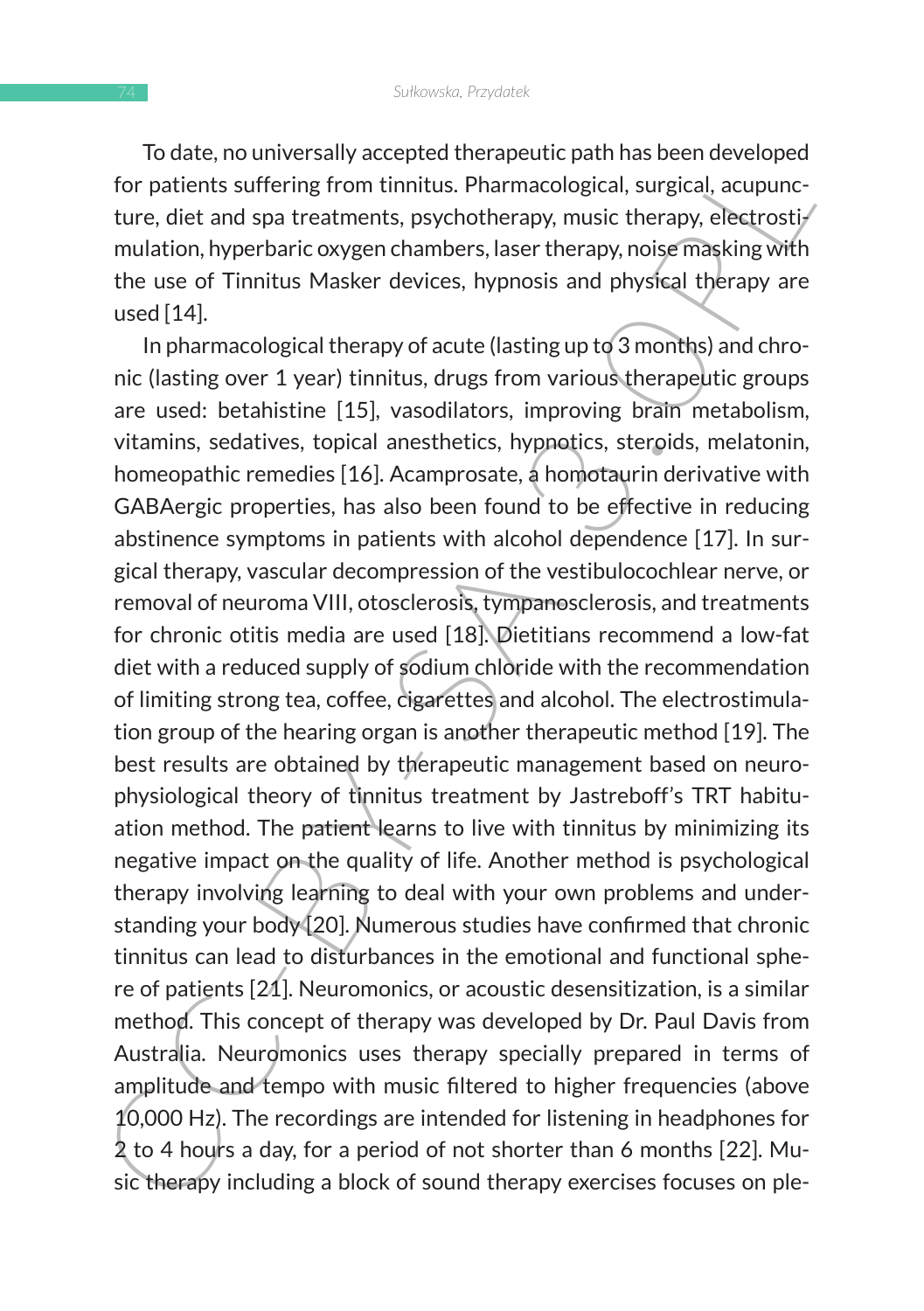assum sounds. This puts the pattern in a state to relaxation, recularity and moticly, and moticly, Responsible for this phenomenon is the effect of nitric oxide, which produced in the auditory system under the influence of asant sounds. This puts the patient in a state of relaxation, reducing his irritability and anxiety. Responsible for this phenomenon is the effect of nitric oxide, which produced in the auditory system under the influence of appropriately selected music improves the blood supply to the cochlea [23]. Physiotherapeutic treatment complements other therapeutic techniques. Treatments in this field that improve the quality of life of patients include: laser biostimulation, acupuncture, hyperbaric oxygen therapy, kinesitherapy, and electrostimulation. The effectiveness of acupuncture in tinnitus has been confirmed by tests carried out by Cai W, Chen AW, Ding L, Shen WD. Patients with tinnitus were treated with this method in TE3 and TE5. The infrared thermography  $(IRT)$  test of the bilateral auditory areas of each participant and the results of a visual analogue scale performed before and after the first session of acupuncture treatment showed that the temperature differences on both sides were significantly reduced, but the maximum, minimum and average temperature of the bilateral auditory areas did not have any significant difference before and after the acupuncture session. Thus, an improvement in cochlear blood flow was obtained [24].

Laser therapy as a therapeutic method is used in the treatment of tinnitus, in which the etiological factor is temporomandibular joint dysfunction (TMJ, TMD) and Costen's syndrome. Both Nd: YAG (low-level yttrium-aluminum – 1064 nm (LLLT) diode lasers with neodymium-doped aluminum yttrium are used) as well as LLLT with an 810 nm diode laser [25]. In manual therapy, the indications relate to procedures involving the mobilization of the cervical spine and chest, as well as muscle strengthening, stretching and instructing on correct posture [26]. The usefulness of hyperbaric oxygen therapy (HBOT) has been proven in the acute phase of acoustic trauma. In the studies of Japan Maritime Self-Defense Force Undersea Medical Center researchers conducted in 1997-2017 among persons treated with HBOT, 70.2% showed improved hearing and 83.9% reduced subjective symptoms [27].

Yoga is also a supportive method in the treatment of tinnitus. In one study patients complaining of chronic tinnitus underwent a 12-week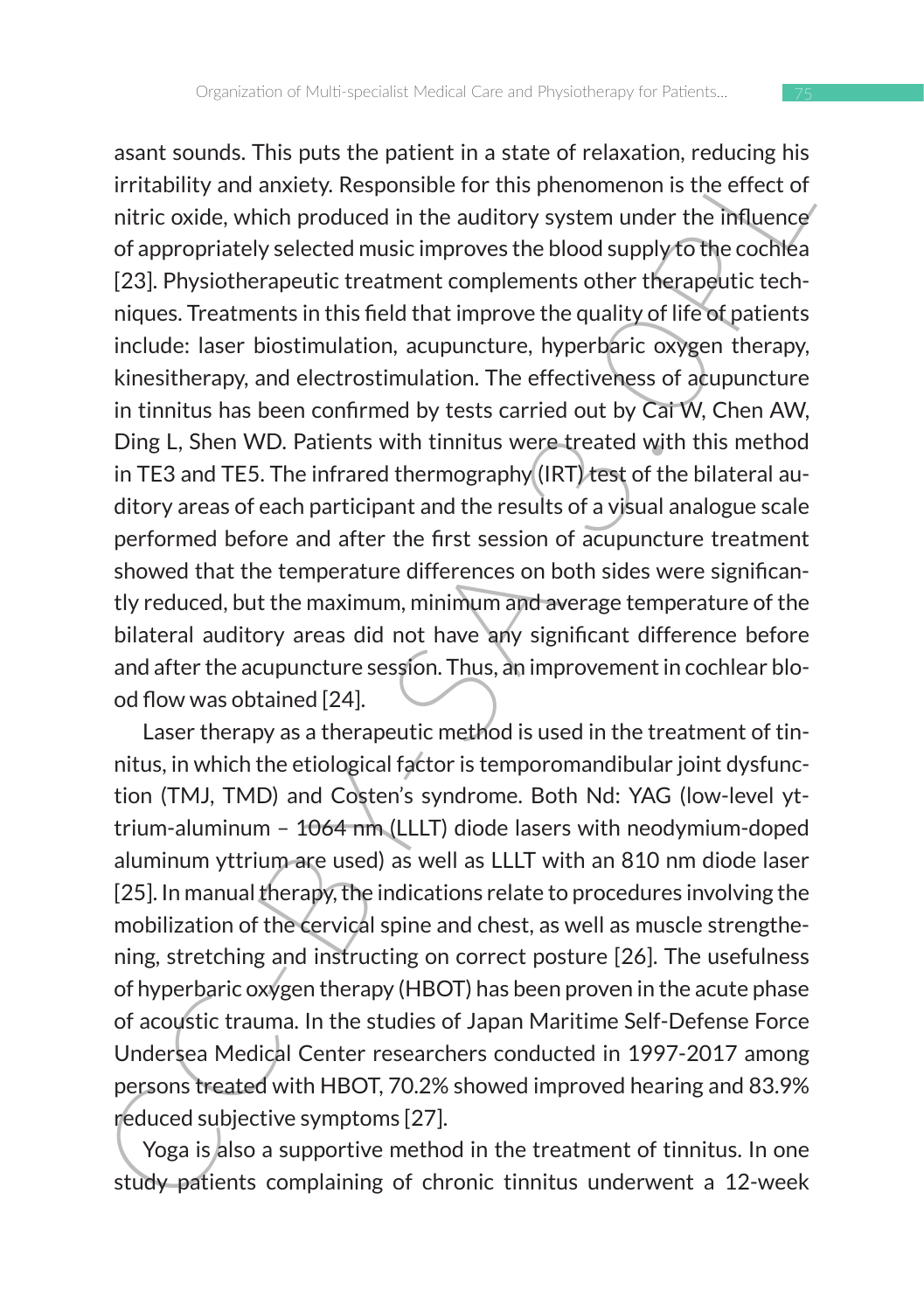yoga training. All participants were assessed using the Tinnitus Functional Index and described a sense of better tinnitus control, improved sleep quality and quality of life [28]. Clinical studies have shown that the use of manual cervical-mandibular therapies in combination with exercise and education have yielded better results than the use of exercise/education alone in people with TMD-associated tinnitus [29].

Researchers-inventors from the Modern Audiology Center of the Warsaw Kinetic clinic are also looking for a remedy for the described ailment. They developed headphones connected to a device resembling an mp3 player. It is a neuroprocessor that instead of music gives to the ear a signal individually selected for a given patient, reducing his perception of noise. The invention received Focus Lens award in a plebiscite of important scientific discoveries of the editors of the Focus monthly for 2018 [30].

#### **Organizational Innovations in Tinnitus Treatment**

you a training. Am participalis were assessed using the inimitives ronticle-<br>anal index and described a sense of better timitivs control, improved sleep<br>quality and quality of life [28]. Clinical studies have shown that th The European Union is currently funding an international research project on "UNITI" tinnitus treatment methods. The project is chaired by Dr. Winfried Schlee, of the Tinnitus Center and Center for Neuromodulation of the University of Regensburg at Bezirksklinikum. The program combines genetic, medical, audiological research, etc. The end of the three- -year project is to be a computer model recommending the best possible therapy dedicated to a patient with tinnitus. UNITI (EU Action no. 848261) will start at the beginning of 2021, currently recruiting patients for the program. Several leading European centers will take part in them: Regensburg (Germany), Berlin (Germany), Leuven (Belgium), Granada (Spain) and Athens (Greece) [31].

### **Summary**

The effectiveness of the mentioned diagnostic and therapeutic methods is diverse and is a challenge for health care organizations. Patients who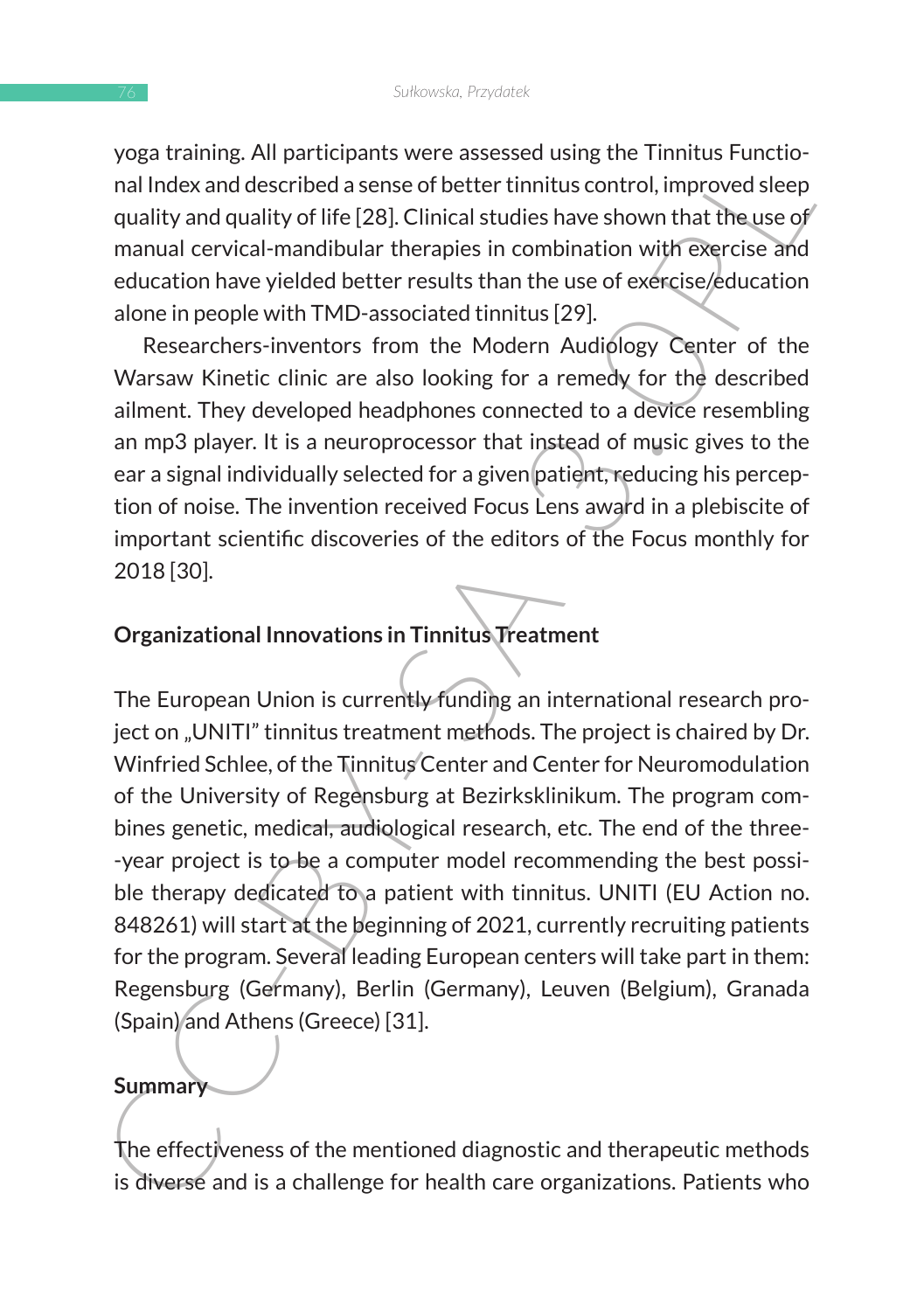France unions are monostron terroristorium concerned to see sees. The interdisciplinary approach is key to successful treatment of<br>this ailment, and its multifactorial etiology indicates the need for combined<br>the ainment, have tinnitus are most often older people struggling with concomitant diseases. The interdisciplinary approach is key to successful treatment of this ailment, and its multifactorial etiology indicates the need for combi $\not$ ned treatment, which should take place in centers offering the possibility of consultation, diagnosis and therapy in the field of various medical specialties.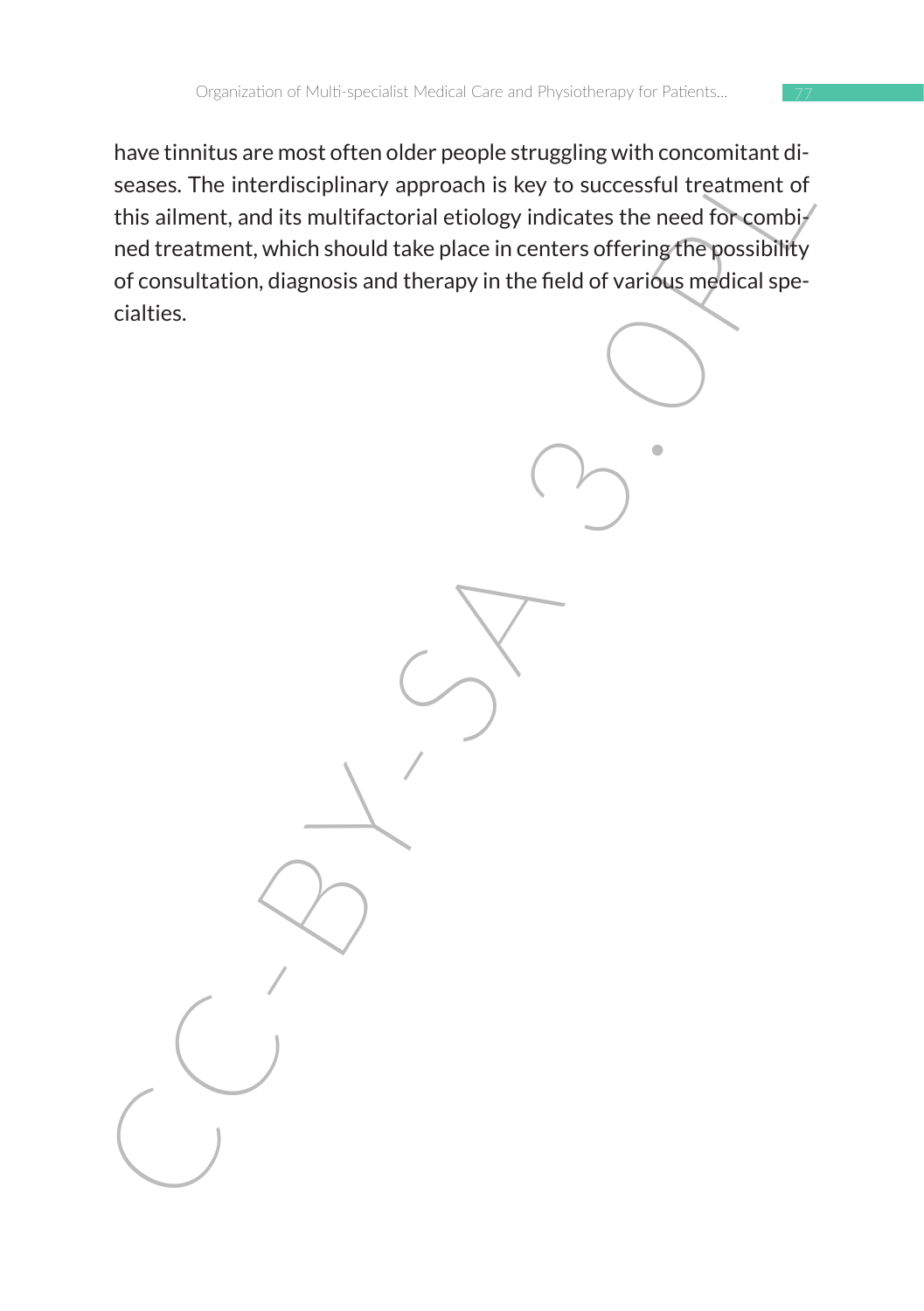### **References**

1. Wierzyński K. Słyszę czas. In: Sen mara. Paryż; 1969.

2. Montero, M. (2005). Clinical management of tinnitus using a "progressive intervention" approach. J Rehabil Res Dev 2005; 42: 95-116.

3. Szymiec E. Szumy uszne. Przew Lek 2002; 5(10): 99-102.

4. Pruszewicz A, Sekuła A, Karlik M. Szumy uszne jako problem audiologiczny. Nowa Med 2000; 3.

5. Zielińska-Bliźniewska H, Olszewski J. Szumy uszne a depresja. Otolar Pol 2009; 63 (7): 20-23.

6. Bartnik G, Stępień A, Raj-Koziak D, Fabijańska A, Niedziałek I, Skarżyński H. Trouble some Tinnitus in Children: Epidemiology, Audiological Profile, and Preliminary Results of Treatment. Int J Pediatr 2012; 2012: 1-5.

7. https://pulsmedycyny.pl/wzrasta-liczba-osob-borykajacych-sie-zszumami-usznymi-904885 [cited 10.01.2020].

References<br>
1. Wierzyński K. Słyszę czas. In: Sen mara. Paryż; 1969.<br>
2. Montero, M. (2005). Clinical management of timitus úsing a<sup>b</sup> progressive intervention" approach. J Rehabil Res Dev 2005; 42: 95-116.<br>
3. Szymiec E. 8. Sułkowski W, Kowalska S, Guzek W. Uszkodzenie słuchu spowodowane hałasem  $\neq$  epidemiologia, diagnostyka i nowe strategie prewencji medycznej. In: Skarżyński H. Patofizjologia ucha wewnętrznego – narząd słuchu. Instytut Fizjologii i Patologii Słuchu. Warszawa; 2000. p. 69-73.

9. Pośpirech L, Sztuka A, Bochnia M, Gawron W. Epidemiologia szumów usznych w materiale Kliniki Otolaryngologii Akademii Medycznej we Wrocławiu. Adv Clin Exp Med 2005; 14(2): 281-286.

10. Jastreboff PJ, Hazell JWP. A neurophysiological approach to tinnitus: clinical implications. Br J Audiol 1993; 27: 7-17.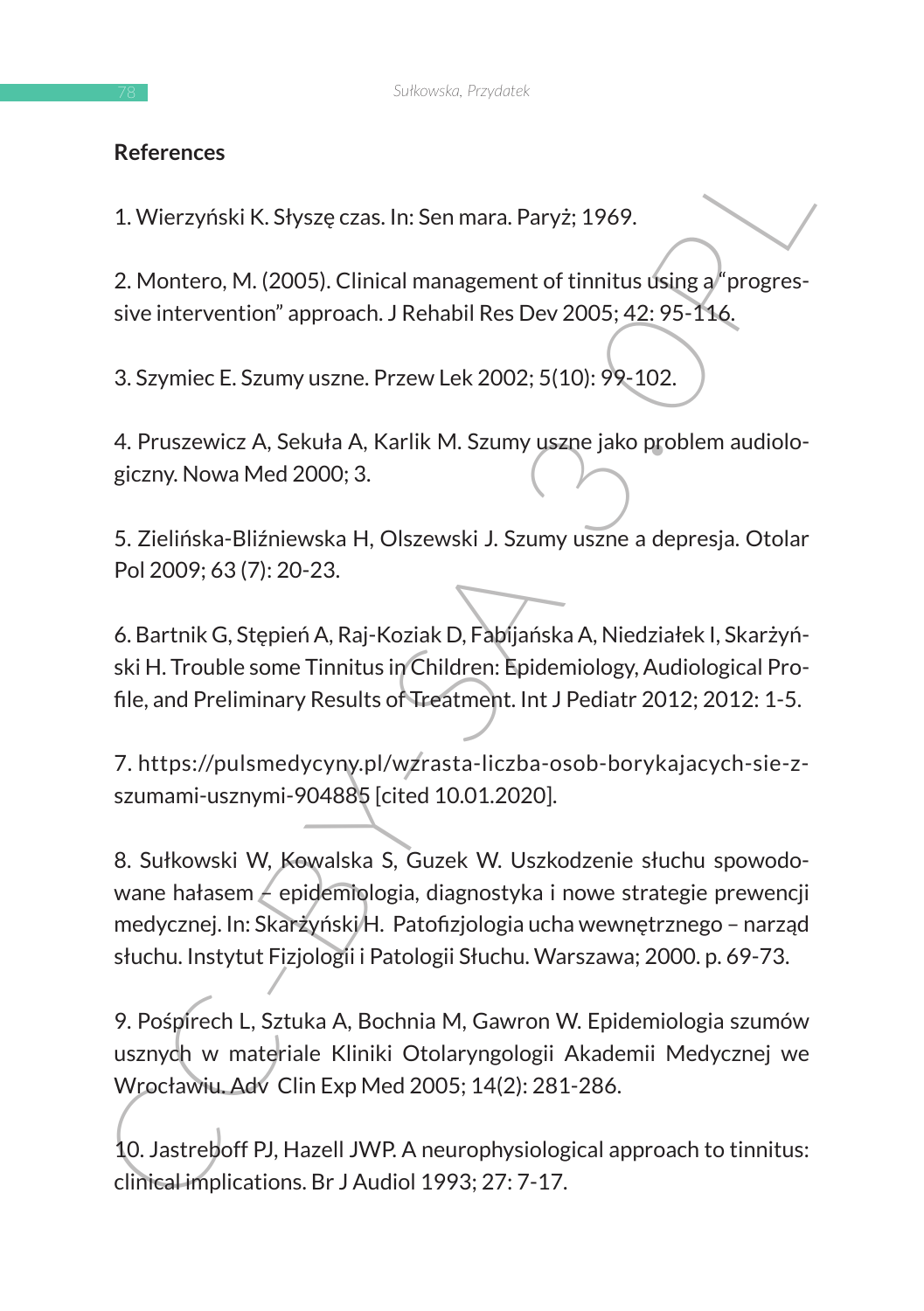11. Byung In Han, Ho Won Lee, Tae You Kim, Jun Seong Lim, Kyoung Sik Shin. Tinnitus: Characteristics, Causes, Mechanisms, and Treatments. J Clin Neurol 2009; 1: 11-19.

11. Byung Im Harl, Hou wou Lee, Hae Tou Mini, Juni Beling Eini, Nyoning Sik Shin. Timitus: Characteristics, Causes, Mechanisms, and Treatments.<br>
J.Clin Neurol 2009; 1: 11-19.<br>
12. Popławska B. Chodynicki S. Rogowski M. Lip 12. Popławska B, Chodynicki S, Rogowski M. Lipoproteiny, fibrynogen, lepkość krwi pełnej u pacjentów z nagłą głuchotą. Otorynolaryngologia 2005; 4(1): 31-35.

13. Olszewski J, Kowalska S, Kuśmierczyk K. Diagnostyka i leczenie szumów usznych na podstawie własnych doświadczeń. Otolar Pol 2008; 62(1): 76-79.

14. Guzek W, Sułkowski W, Kowalska S, Makowska Z. Ośrodek diagnostyki i leczenia szumów usznych Instytutu Medycyny Pracy w Łodzi – pierwsze doświadczenia. Med Pr 2002; 53(6): 461-464.

15. Czarnecka E, Pietrzak B. Betahistyna w terapii zawrotów głowy. Farm Pol 2009; 65(10): 694-696.

16. Konopka W. Wybrane jednostki chorobowe narządu słuchu. In: Fizjoterapia w otorynolaryngologii. Bielsko Biała: Alfa medica press; 2005. p. 80.

17. Azevedo AA, Figueiredo RR. Tinnitus treatment with acamprosate: double-blind study. Braz J'of Otorhinolaryngol 2005; 71(5): 618-623.

18. Fabijańska-Piekarska A. Przegląd metod stosowanych w leczeniu szumów usznych. Audiofonologia 1997; 11: 195-199.

19. Mielczarek M. Konopka W, Olszewski J. Hydrotransmisyjna elektrostymulacja narządu słuchu w leczeniu szumów usznych. Otoral Pol 2007; 6(5): 902-904.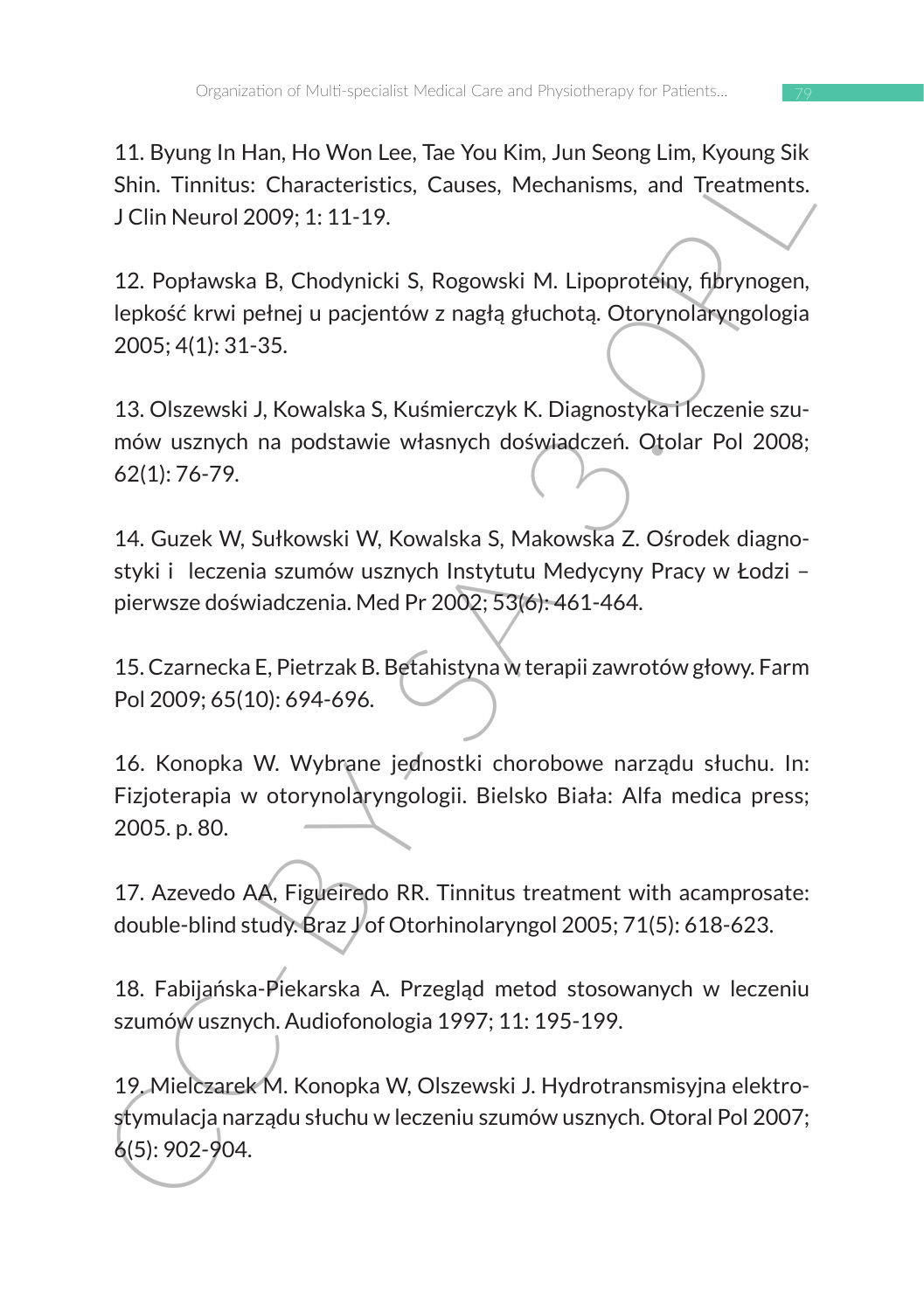20. Kotyło P, Macheta K, Śliwińska-Kowalska M. Ocena dokuczliwości szumów usznych i ogólnego stanu zdrowia chorych z szumami usznymi przed i po krótkotrwałej rehabilitacji metodą habituacji. Otolaryngologia 2009; 8(1): 23-27.

21. Erlandsson SI, Hallberg LR. Prediction of quality of life in patients with tinnitus. Br J Audiol 2000; 34: 11-20.

22. Davis PB, Bardia P, Hanley PJ. Neuromonics Tinnitus Treatment Third Clinical Trial. Ear and Hearing 2007; 1-2.

23. Borawska B, Bartnik G, Karpiesz L, Szymańska E, Senderski A, Skarżyński H. Wstępna ocena przydatności terapii dźwiękowej u pacjentów z szumami usznymi i/lub nadwrażliwością słuchową leczonych metodą habituacji (TRT) nadwrażliwością słuchową leczonych metodą habituacji (TRT). Audiofonologia 2004; 176-179.

24. Cai W, Chen AW, Ding L, Shen WD. J Acupunct Meridian Stud 2019; 12(4): 131-135.

25. Demirkol N, Usumez A, Demirkol M, Sari F, Akcaboy C. Efficacy of Low-Level Laser Therapy in Subjective Tinnitus Patients with Temporomandibular Disorders. Photomed Laser Surg 2017; 35(8): 427-431.

20. Notyto P, Macheta N, Sumusak-Rowassa Mr. Ocelia dottchivosat<br>
22. Notyto P, Macheta N, Sumusak-Rowassa Mr. Ocelia dottchivesary<br>
22. Davis PB, Bardia P, Hallberg LR. Prediction of quality of life in patients<br>
22. Davis 26. Côté C, Baril I, Morency CÈ, Montminy S, Couture M, Leblond J, Roos M, Roy JS. Long-Term Effects of a Multimodal Physiotherapy Program on the Severity of Somatosensory Tinitus and Identification of Clinical Indicators Predicting Favorable Outcomes of the Program. J Am Acad Audiol 2019; 30(8): 720-730.

27. Oya M, Tadano Y, Takihata Y, Ikomi F, Tokunaga T. Utility of Hyperbaric Oxygen Therapy for Acute Acoustic Trauma: 20 years' Experience at the Japan Maritime Self-Defense Force Undersea Medical Center. Int Arch Otorhinolaryngol 2019; 23(4): 408-414.